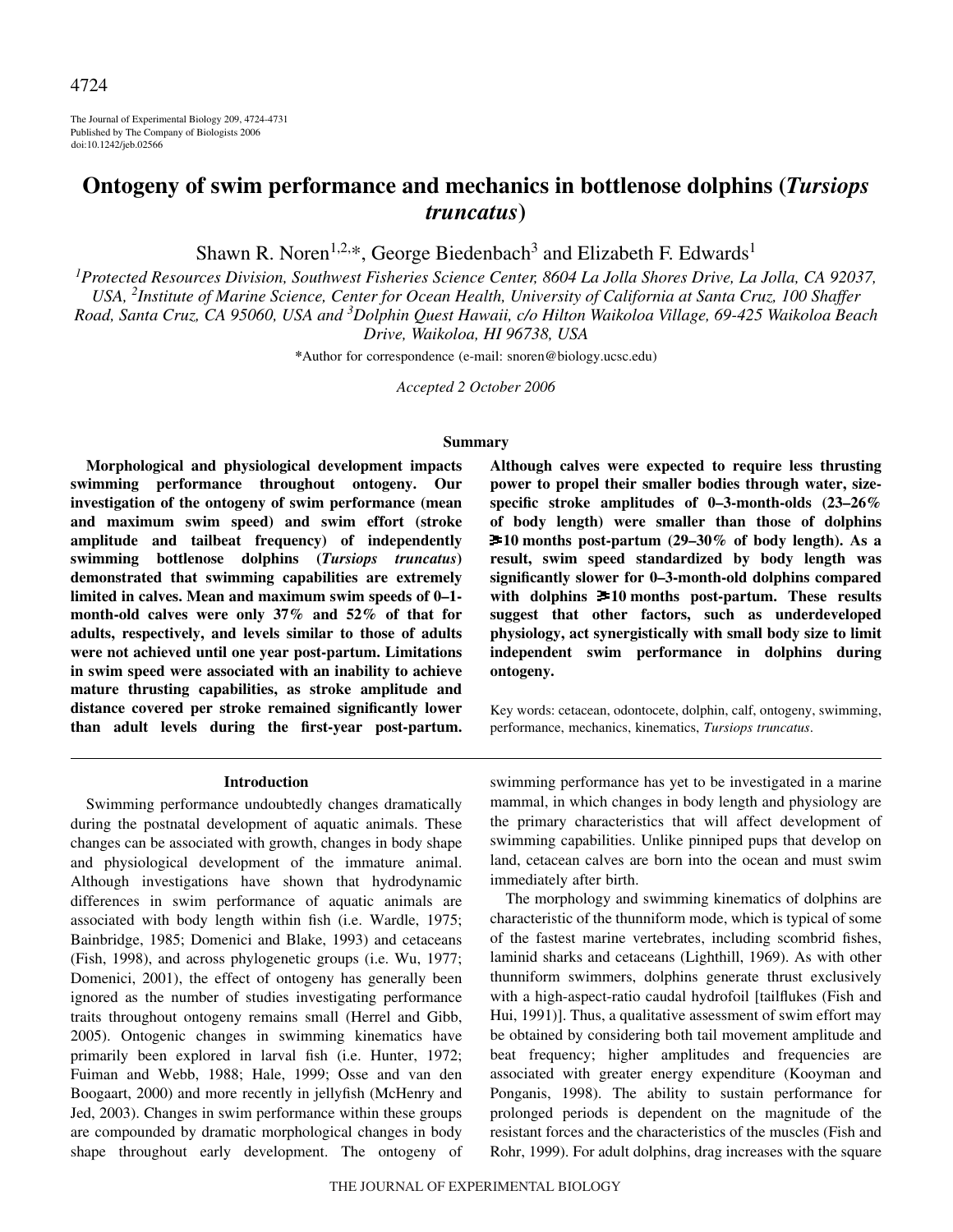of velocity (Skrovan et al., 1999), and the power required to overcome drag increases with the cube of velocity (Fish, 1993). Therefore, as speed increases the period of sustainability decreases. Ultimately, overall swim performance is set by the aerobic and anaerobic capacities of the locomotor muscle. Steady-state locomotor performance is constrained by the availability of oxygen to the skeletal muscle (Vock et al., 1996) and sprint performance is constrained by the ability of the skeletal muscle to support anaerobic pathways (Hochachka and Storey, 1975).

For bottlenose dolphins, ontogenetic changes in physiology and morphology occur throughout the first two years postpartum. Calves are born with a proportionally small muscle mass (Dearolf et al., 2000) that has very limited aerobic (Noren et al., 2001) and anaerobic (Noren, 2004) capacities, which undoubtedly constrain swim performance. In addition, dolphin calves are born with limited oxygen stores in the blood (Noren et al., 2002) and an unrefined cardiorespiratory system (Noren et al., 2004) that will further compromise exercise performance. Underdeveloped physiology combined with diminutive body size will act synergistically to limit swim performance capabilities (Noren and Edwards, 2006).

We examined the kinematics of independently swimming dolphins to quantify the swimming capabilities of calves  $(0-2 \text{ years}$  old), juveniles and adults. Examining marine mammal swimming requires novel experimental approaches (Williams, 2001) and studying free-ranging cetacean calves is especially difficult (Cockcroft and Ross, 1990). Dolphins in captivity provided a controlled experimental approach to study swimming kinematics, a method that has been successfully used in the past (i.e. Williams et al., 1992; Fish, 1993; Skrovan et al., 1999). Here, captive bottlenose dolphins (*Tursiops truncatus*) serve as a model for this first quantitative study of delphinid calf swimming.

# **Materials and methods**

#### *Experimental animals*

Three mother–calf pairs, two juveniles (a three-year-old female and five-year-old male) and an additional adult female bottlenose dolphin (*Tursiops truncatus*) were studied in a large, oblong natural lagoon at Dolphin Quest Hawaii (high-tide dimensions,  $43 \times 53 \times 7$  m deep; low-tide dimensions,  $37 \times 46 \times 5$  m deep). The calves (two males and one female) were born within three weeks of each other and were studied during seven intervals that approximated 0–1, 3, 6, 9, 12, 18 and 24 months post-partum. Studies occurred from October 2003 to November 2005 and water temperature ranged from 24.0 $\degree$ C to 26.7 $\degree$ C (mean, 25.3 $\pm$ 0.4 $\degree$ C). The adults had been held at the facility for several years and the calves and juveniles had been born at the facility; all animals were acclimated to the local environmental temperatures. With the exception of nursing calves less than three months old, animals were fed a mixed fish diet of capelin, herring and squid supplemented with vitamins.

The swimming motions of the animals were recorded during

daylight hours. A submerged SCUBA diver, sitting stationary on a wide ledge on one side of the enclosure, used a digital video camcorder (Sony Hi-8; Sony, Oradell, NJ, USA) contained in an underwater housing (Amphibico Dive Buddy; Amphibico, Montréal, Québec, Canada) to film the dolphins as they passed by. The animals swam  $0.5-1.0$  m below the surface of the water and swam within 7–8 m in front of the SCUBA diver. Experimental swim sessions included both opportunistic (no reward) and directional between two trainers (reward based). Rewards (tactile stimulation, toys and food) were based on the intensity of the swimming provided. Standard operant conditioning was used to train the directional swimming. Until the calves mastered the directional swimming behavior at approximately 6 months post-partum, the calves were given a staggered start of their mothers and reliably chased their mothers. Similarly, staggered starts were occasionally used to provide further incentive for fast swimming across all age groups. In all cases, several seconds passed before the second dolphin was sent. Only video clips showing dolphins swimming alone  $(>1$  m in all directions from any other dolphin) were included in the analyses.

## *Video analysis*

Short  $1-6s$  video clips in which dolphins swam steadily, maintained a parallel path to the camera lens and had no qualitatively apparent acceleration were extracted from the videotapes using digital video software (Pinnacle Studio 8; Pinnacle Systems, Inc., Mountain View, CA, USA). Anatomical points of interest (rostrum tip, cranial insertion of the dorsal fin and fluke tip) were digitized (Fig. 1) at a rate of 60 fields  $s^{-1}$  of video using a motion-analysis system (Peak Motus 6.1; Peak Performance Technologies, Inc., Englewood, CO, USA) following methods similar to Skrovan et al. (Skrovan et al., 1999). To correct for any slight deviations in the dolphins' vertical angle of attack in the water column, all coordinates were transformed so that the starting position of the cranial insertion of the dorsal fin (digitized point closest to the center of mass) represented the zero position on the *y*-axis. The measured body length (*L*) of each study animal provided a scalar so that the system could calculate instantaneous transformed coordinates (Fig. 2), velocity and acceleration for each digitized point.

A qualitative assessment of swim effort was obtained by calculating peak-to-peak fluke stroke amplitude (*A*; m) and tailbeat oscillation frequency  $(f; \text{ strokes } s^{-1})$  from these data (Fig. 2). Multiple sequential strokes were used to calculate the mean stroke amplitude and tailbeat oscillation frequency for each video clip. Size-specific swim speed  $(U L^{-1}; L s^{-1})$  and size-specific stroke amplitude  $(A L^{-1}; L)$  were calculated so that ontogenetic changes in these variables could be examined in relation to changes in body size, physiological development, or both. Normalized tailbeat frequency [ratio of tailbeat frequency to swim speed (Rohr and Fish, 2004)] and distance per stroke were calculated so that ontogenetic changes in tailbeat frequency could be detected without the compounding effect of swim speed, because tailbeat frequency increases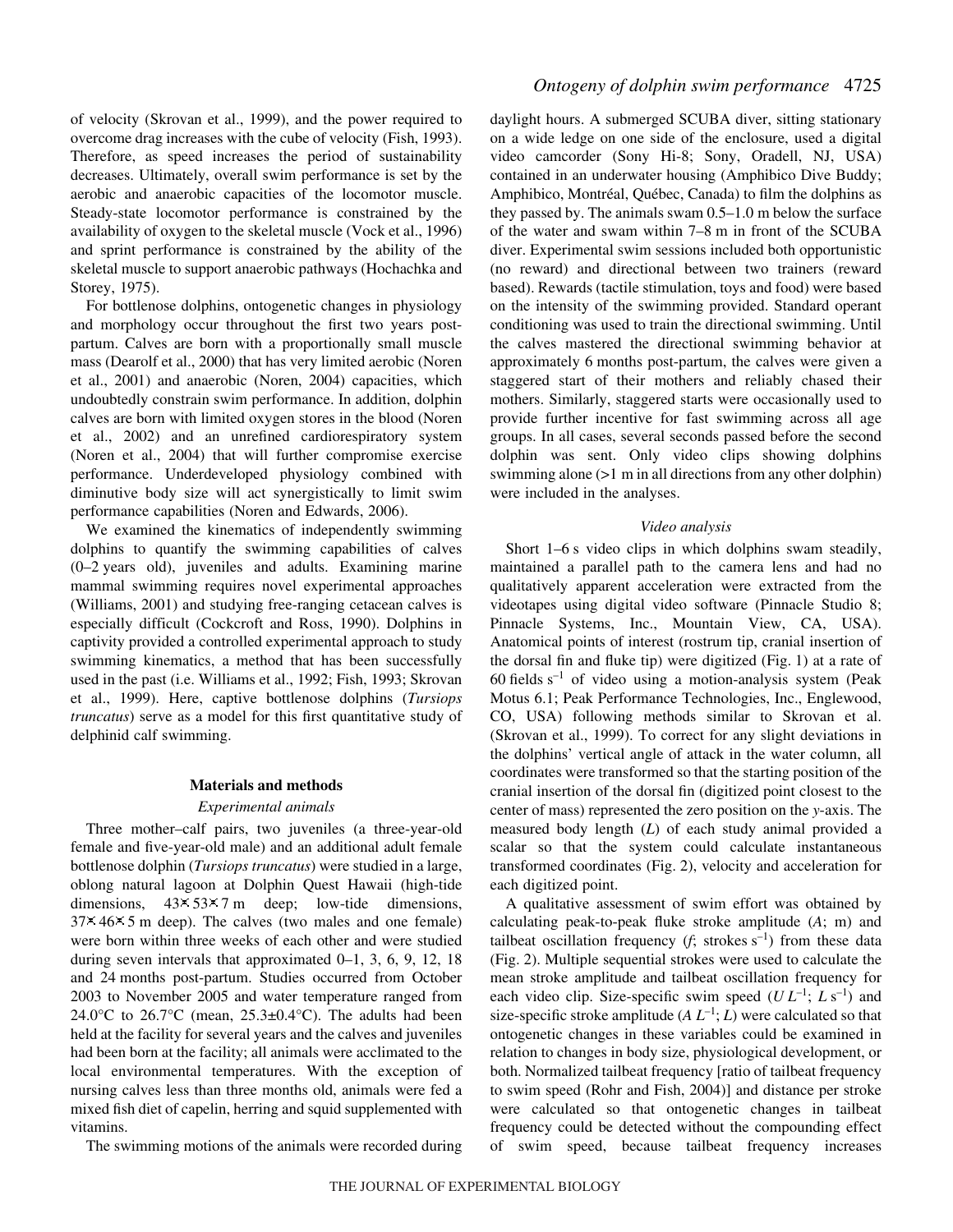# 4726 S. R. Noren, G. Biedenbach and E. F. Edwards



Fig. 1. A digitized video clip of a two-year-old calf swimming independently at  $3.84 \text{ m s}^{-1}$ . Movements of the rostrum are in pink, cranial insertion of the dorsal fin is in yellow and the fluke tip is shown in blue. The brown dot is a reference point that was digitized, indicating that the camera was steady during the trial.

significantly with swim speed in adult odontocetes (Fish, 1993; Fish, 1998; Skrovan et al., 1999; Fish et al., 2003). Stroke amplitude was not normalized for swim speed because adult odontocetes do not modulate swim speed by changing stroke amplitude (Fish, 1993; Skrovan et al., 1999; Fish et al., 2003).

### *Statistics*

Although we collected data from multiple individuals, we were not interested in examining individual variation. This is the first study of the ontogeny of dolphin calf swim performance, thus our primary interest was to quantify changes with age in swim speed and the associated swim effort (peakto-peak fluke stroke amplitude and tailbeat frequency). Each data point was from a unique video clip, thus measurements were considered independent, as has been done previously in similar studies (Fish, 1993; Skrovan et al., 1999; Fish et al., 2003). Pearson product-moment correlations were used to determine the correlation of age with body length, swim speed, size-specific swim speed, maximum swim speed, size-specific maximum swim speed, stroke amplitude, size-specific stroke amplitude, tailbeat frequency, normalized tailbeat frequency and distance per stroke throughout the first two years postpartum. Two general linear models, one for mean swim speed and one for maximum swim speed, were developed to determine which variable(s) best predict(s) swim speed during the first two years post-partum; age, body length, stroke amplitude, tailbeat frequency and the interactions between these variables were considered. Differences between age-class categories in mean swim speed, size-specific mean swim speed, stroke amplitude, size-specific stroke amplitude, normalized tailbeat frequency and distance per stroke were determined using one-way analysis of variance (ANOVA) on ranks in combination with Dunn's all-pairwise comparison tests because normality failed. Body length, maximum swim speed and size-specific maximum swim speed were normally



Fig. 2. The body movements from the digitized video clip of a twoyear-old calf swimming independently at  $3.84 \text{ m s}^{-1}$ . Movements of the rostrum are in pink, cranial insertion of the dorsal fin is in yellow and the fluke tip is shown in blue. In this case, the dolphin swam from right to left, thus the orientation of the body parts was flipped in the *y*-plane during the coordinate transformation process (see Materials and methods). The magnitude of the distance between digitized points remains the same and is used in the calculations for swim effort. Peakto-peak fluke stroke amplitude is the fluke displacement and is the difference in the *y*-coordinates of successive maximums and minimums (i.e. B–A and B–C) measured in m. Tailbeat frequency is the number of strokes  $s^{-1}$ , where one stroke is adjacent maximums or adjacent minimums (i.e. one stroke is from A to C).

distributed, thus age-class differences in these variables were determined using one-way ANOVA in combination with Tukey all-pairwise comparison tests. Statistical analyses were performed using Sigma Stat 2.03 and Systat 10.2 software packages (Systat Software, Inc., Point Richmond, CA, USA). All means are given  $\pm$  1 s.e.m.

## **Results**

Eight-hundred video clips were extracted from approximately 33 h of videotape. Our experimental approach adequately captured swimming behaviors representative of adult dolphins. This is evident by the similarity in mean adult experimental swim speeds  $(3.88\pm0.09 \text{ m s}^{-1})$ ; present study) to observed sustainable  $[3.1 \text{ m s}^{-1}$  (Lang, 1975)] swim speeds of adult bottlenose dolphins. Our maximum swim speed for an adult (6.32 m s<sup>-1</sup>) is well above sustainable speeds, although not as fast as that previously reported for an adult captive bottlenose dolphin  $[8.15 \text{ m s}^{-1}$  (Rohr et al., 2002)].

#### *General developmental patterns*

Throughout the first two years post-partum, swim speeds for dolphin calves swimming independently increased significantly with age ( $r=0.840$ ,  $P<0.001$ ,  $N=622$ ; Fig. 3A). This increased performance was not simply because of increased body lengths with age (*r*=0.938, *P*<0.001, *N*=19) because size-specific swim speeds also increased significantly with age (*r*=0.604, *P*<0.001,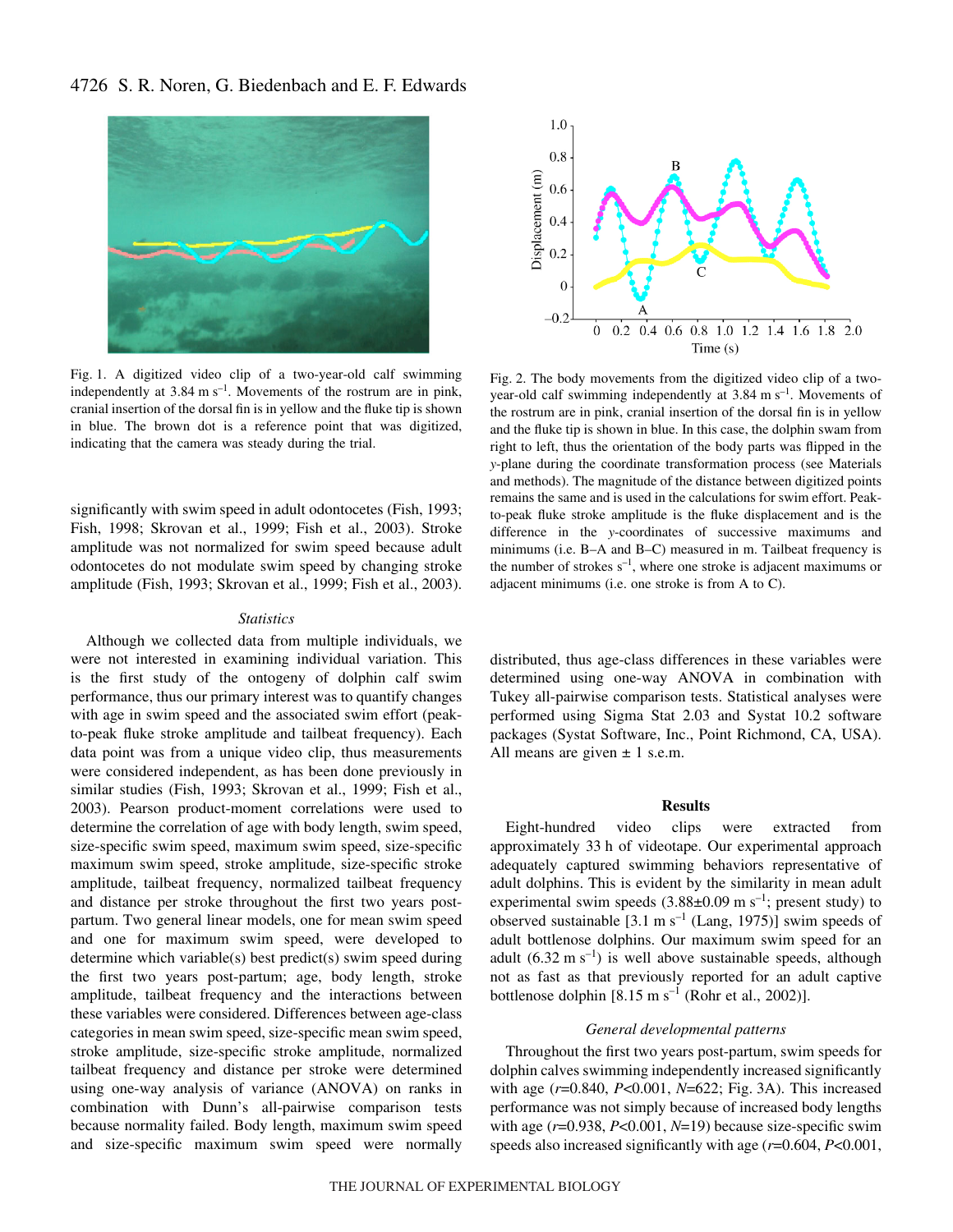

Fig. 3. Swim speed  $(A)$  and size-specific swim speed  $(B)$  in relation to age. Black, gray and white symbols denote calves, juveniles and adults, respectively. A different symbol is used for each mother–calf pair (the juveniles were related to two of the mothers and are represented by the same symbol). *L*, body length.

*N*=622; Fig. 3B). There was a concurrent increase in maximum swim speeds (*r*=0.852, *P*<0.001, *N*=20), but size-specific maximum swim speeds did not change (*r*=0.334, *P*=0.150, *N*=20). Fluke stroke amplitude also increased with age ( $r=0.840$ ,  $P<0.001$ ,  $N=622$ ; Fig. 4A), but was not simply associated with an increase in body length because size-specific stroke amplitude also increased significantly during ontogeny ( $r=0.486$ ,  $P<0.001$ ,  $N=622$ ; Fig. 4B). Meanwhile, tailbeat frequencies increased with age (*r*=0.180, *P*<0.001, *N*=622; Fig. 5A) whereas normalized tailbeat frequency decreased with age ( $r=-0.746$ ,  $P<0.001$ ,  $N=622$ ; Fig. 5B). As a result, distances attained per stroke increased significantly with age ( $r=0.886$ ,  $P<0.001$ ,  $N=622$ ; Fig. 6).

# *Factors that modulate swim speed during ontogeny*

A general linear model was used to discern which variable(s) (age, body length, stroke amplitude, tailbeat frequency and the interactions between these variables) predict(s) swim performance during the first two years post-partum in dolphins.



Fig. 4. Stroke amplitude (A) and size-specific stroke amplitude (B) in relation to age. Black, gray and white symbols denote calves, juveniles and adults, respectively. A different symbol is used for each mother–calf pair (the juveniles were related to two of the mothers and are represented by the same symbol). *L*, body length.

The results were different depending on whether mean swim performance or maximum swim performance was considered. Mean swim speed  $(\overline{U}, \text{ m s}^{-1})$  throughout ontogeny was predicted by age (year), tailbeat frequency  $(f; \text{ strokes } s^{-1})$  and the interaction between age and tailbeat frequency. Stroke amplitude did not significantly contribute to the predictive ability of the equation. Thus, mean swim speed in dolphin calves  $0-2$  years post-partum is predicted according to  $(r=0.99)$ , *F*=9533.767, *P*<0.001, *N*=622):

$$
\overline{U} = 0.76 \text{ age} + 0.85 f + 0.28 \text{ (age } f) . \tag{1}
$$

Meanwhile, maximum swim speed  $(U_{\text{max}}; m s^{-1})$  in dolphin calves  $0-2$  years post-partum was only predicted by body length (*L*; m) according to (*r*=0.99, *F*=1278.72, *P*<0.001, *N*=20):

$$
U_{\text{max}} = 2.37 L. \tag{2}
$$

#### *Age category comparisons*

Age-class categories were compared to determine the stage of development at which swim speed and swim effort approach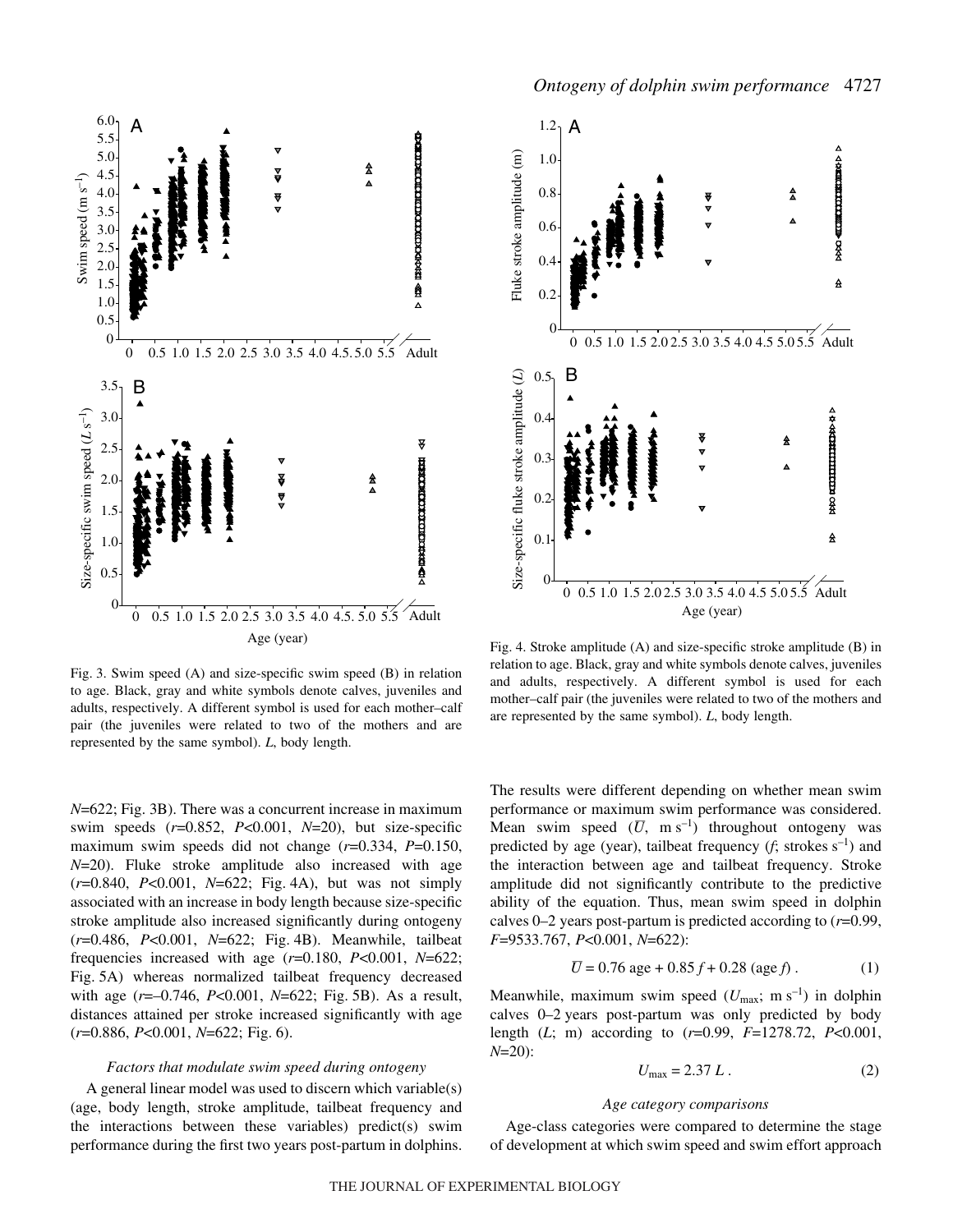

Fig. 5. Tailbeat frequency  $(A)$  and normalized tailbeat frequency  $(B)$ in relation to age. Black, gray and white symbols denote calves, juveniles and adults, respectively. A different symbol is used for each mother–calf pair (the juveniles were related to two of the mothers and are represented by the same symbol).

mature levels. There were significant differences between ageclass categories in body length (*F*8,18=249.800, *P*<0.001), mean swim speed (*H*=486.364, d.f.=8, *P*<0.001), maximum swim speed (*F*8,17=10.480, *P*<0.001), size-specific mean swim speed (*H*=275.950, d.f.=8, *P*<0.001), stroke amplitude (*H*=578.431, d.f.=8, *P*<0.001), size-specific stroke amplitude (*H*=215.623, d.f.=8, *P*<0.001), normalized tailbeat frequency (*H*=620.137, d.f.=8, *P*<0.001) and distance per stroke (*H*=620.951, d.f.=8, *P*<0.001). In contrast, size-specific maximum swim speed was similar across age categories  $(F_{8,17}=0.578, P=0.782)$ . See Table 1 for all-pairwise comparison results.

# **Discussion**

The results of this study demonstrated that there were strong ontogenetic trends in the swim performance (mean and maximum speed) of dolphins and the associated swim effort (stroke amplitude and tailbeat frequency) required to achieve these speeds. Increased swim performance during ontogeny



Fig. 6. Distance covered per stroke in relation to age. Black, gray and white symbols denote calves, juveniles and adults, respectively. A different symbol is used for each mother–calf pair (the juveniles were related to two of the mothers and are represented by the same symbol).

was not simply because of increased body lengths since sizespecific mean swim speeds also increased significantly with age (Fig. 3B). The apparent increase in swim performance with age in dolphins appeared to be modulated by concurrent increases in stroke amplitudes (Fig. 4A) and tailbeat frequencies (Fig. 5A), although age and tailbeat frequency were the only factors that predicted mean swim performance during the first two years post-partum. Nonetheless, comparisons of normalized tailbeat frequency indicated that younger calves beat their tailflukes at a faster rate per given speed (Fig. 5B), suggesting that young calves must work harder than adults to achieve a given speed. As a result, limitations in swim performance were most dramatic in the youngest of age categories (Table 1). Mean swim speeds of 0-3-month-old calves were only 0.46–0.60 times the observed sustainable swim speed of adult bottlenose dolphins  $[3.1 \text{ m s}^{-1}]$  (Lang, 1975)], and maximum swim speeds of a 0-, 70- and 98-day-old calf were only 1.75, 2.61 and 3.40  $\text{m s}^{-1}$ , respectively, compared with  $6.32 \text{ m s}^{-1}$  for an adult in this study. The inability to exploit the upper range of speeds remained evident for the first year post-partum as 0–10-month-old calves had significantly slower mean swim speeds than yearlings, 1.5 year olds, 2 year olds, juveniles and adults (Table 1).

The ability to achieve a given swim speed is undoubtedly dependent on the metabolic scope of the animal. The metabolic rates of animals must increase with increasing speed, but unlike the linear increase in metabolic rate with velocity found for terrestrial animals (Taylor et al., 1970; Taylor et al., 1982), the metabolic rates of aquatic animals increase as a power function (Ware, 1978) or exponential function (Beamish, 1978) of velocity. Therefore, above a certain size-specific velocity, the metabolic rates of aquatic animals rise sharply, limiting upper swim speeds and confining swimmers to a relatively narrow range of velocities. Because mass-specific cost of transport decreases with body size for swimmers (Schmidt-Nielsen,

4728 S. R. Noren, G. Biedenbach and E. F. Edwards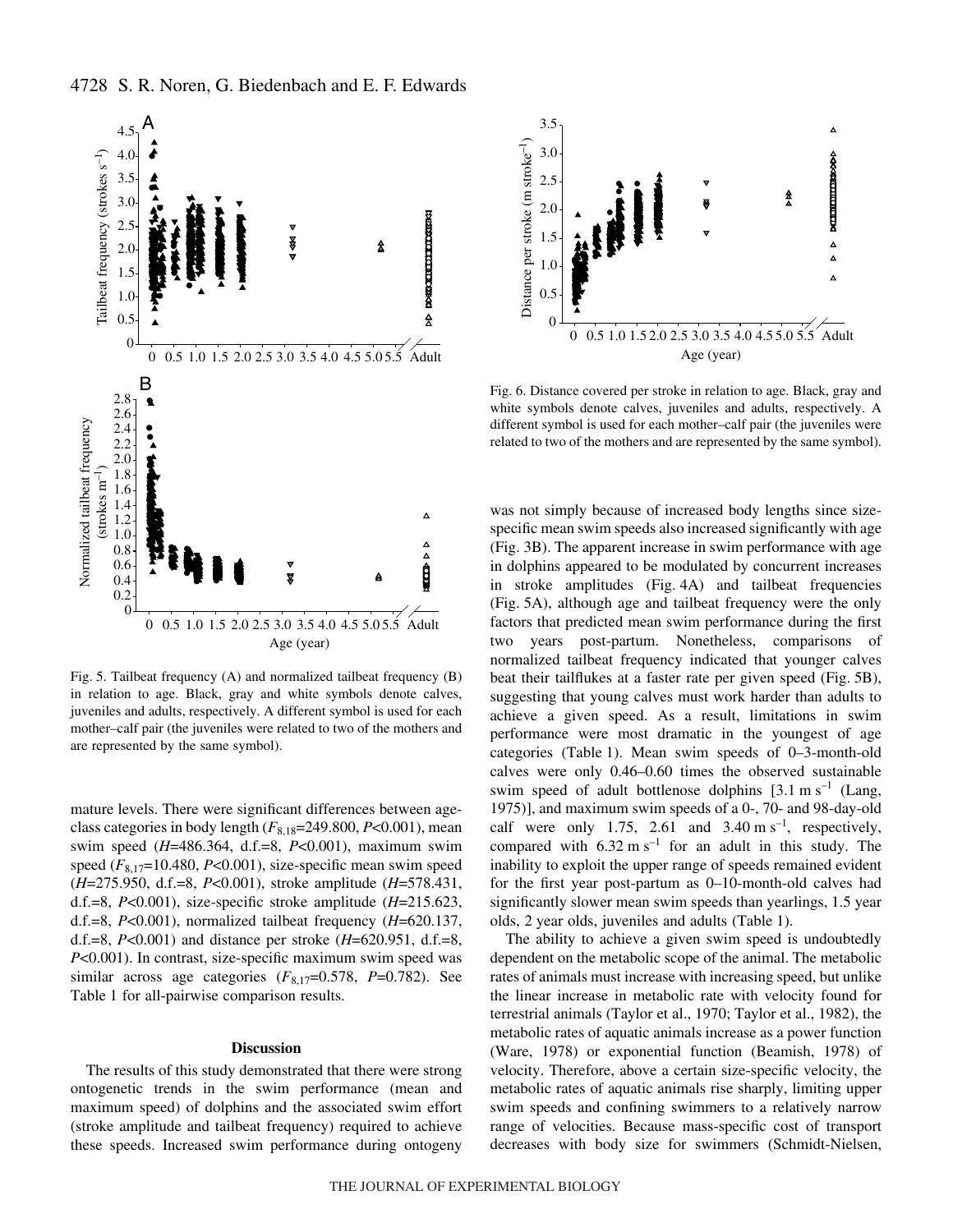1984), larger swimmers are able to exploit a much broader range of speeds than smaller swimmers, and as a result, maximum swim speed increases with body size (Bonner, 1965). This can be seen in the results here, in which the range of swim speeds increases dramatically with age (size; Fig. 3).

Mechanical constraints can also limit the swim performance of immature dolphins. As with other thunniform swimmers, dolphins generate thrust exclusively with a high-aspect-ratio caudal hydrofoil (tailflukes) (Fish and Hui, 1991), thus the amount of power produced is dependent, in part, on the fluke amplitude and tailbeat frequency. Stroke amplitude increases with body size in odontocetes (Fish et al., 2003), as demonstrated here by the result that the youngest dolphins had the smallest stroke amplitudes (Table 1; Fig.  $4A$ ); this implies that young calves generate the least amount of power. Yet power requirements are proportional to drag, which increases with the surface area of the swimmer (Webb, 1975), thus total power requirements for calf propulsion should be less than that required for larger dolphins. However, the relatively small increase in resistance in relation to muscle available for propulsion in larger animals (Hill, 1950) suggests that calves need to generate disproportionately greater power for locomotion. Dolphin calf surface area to volume ratio is twice that of adults (Dunkin et al., 2005), thus the diminutive sizespecific stroke amplitudes of  $0-6$ -month-old calves (Table 1; Fig. 4B) might not fulfill these power needs. Calves may compensate by attempting to maintain greater normalized (for swim speed) stroke frequency (Table 1; Fig. 5B).

Small body size is not the only factor that limits the swimming capabilities of dolphin calves. Comparisons of standardized (for body size) swim speed revealed that sizespecific mean swim speeds were significantly slower for 0-3 month olds compared with older age classes (Table 1), suggesting that other factors play a role in limiting calf performance. One of these factors might be physiological development. Bottlenose dolphin neonates have only 10% of the myoglobin (Noren et al., 2001) and 65% of the acid buffering capacity (Noren, 2004) found in adult muscles, resulting in diminished aerobic and anaerobic capacities, respectively. In addition, only 17.7% of total body mass is appropriated to locomotor muscle in neonates compared with 25.7% for adults [calculated from Dearolf et al. (Dearolf et al., 2000)]. Combined, these factors undoubtedly limit sustainable muscular power production for fluke movements through the viscous, dense seawater. At the same time, extreme skeletal and muscular flexibility (Etnier et al., 2003) and floppy dorsal fins and flukes (McBride and Kritzler, 1951; Tavolga and Essapian, 1957; Cockcroft and Ross, 1990) can further compromise swimming efficiency during early development.

Interestingly, size-specific maximum swim speeds of calves were not different from those of adults. This suggests that there might be different ontogenetic factors that control mean and maximum swim performance in developing dolphins. Similar size-specific maximum swim speeds across ontogeny may be explained in part by the relatively more mature state of the muscle's anaerobic capacity, which supports sprint

|                                                                                                                                                                                                                       |                  |                                                                                          |                               | Trial          |                                    | Speed $(m s-1)$                | Size-specific speed $(L s^{-1})$ |                 |                                    | specific A<br>Size-         | Normalized f                       | Distance per<br>stroke             |
|-----------------------------------------------------------------------------------------------------------------------------------------------------------------------------------------------------------------------|------------------|------------------------------------------------------------------------------------------|-------------------------------|----------------|------------------------------------|--------------------------------|----------------------------------|-----------------|------------------------------------|-----------------------------|------------------------------------|------------------------------------|
| Age ID                                                                                                                                                                                                                | Age (years)      | L(m)                                                                                     | Mass (kg)                     | ξ              | Mean                               | Max.                           | Mean                             | Max.            | A(m)                               | $(\%L)$                     | $(\text{strokes m}^{-1})$          | $(m \; stroke^{-1})$               |
| Newborn                                                                                                                                                                                                               | $0.05 \pm 0.002$ | $1.23 \pm 0.03b-i$                                                                       | $27.8 \pm 2.6$ <sup>c-1</sup> | $\mathcal{L}$  | $1.43 \pm 0.04$ <sup>c-1</sup>     | $2.91 \pm 0.64$ <sup>d-1</sup> | $1.19 + 0.03$ <sup>c-1</sup>     | $2.31 + 0.46$   | $0.27 \pm 0.01$ <sup>e-1</sup>     | $23 \pm 0.4$ <sup>d-1</sup> | $1.35 \pm 0.03$ <sup>c-1</sup>     | $0.80 + 0.02$ <sup>c-1</sup>       |
| months                                                                                                                                                                                                                | $0.22 \pm 0.01$  | $1.39 \pm 0.01^{a \cdot c-1}$                                                            | $44.5 \pm 43^{d-i}$           | 43             | $1.86 \pm 0.09^{d-i}$              | $2.84 \pm 0.28$ <sup>d-i</sup> | $1.33 \pm 0.07^{d-h}$            | $2.03 + 0.18$   | $0.35 \pm 0.01$ <sup>e-1</sup>     | $25 \pm 1$                  | $1.07 \pm 0.04^{d-i}$              | $0.98 \pm 0.03$ <sup>d-i</sup>     |
| i months                                                                                                                                                                                                              | $0.53 + 0.01$    | $1.68 \pm 0.01^{a,b,d-i}$                                                                | $66.9 \pm 0.9^{\text{a.f-i}}$ | 26             | $2.85 \pm 0.10^{a.e-1}$            | $3.73 \pm 0.36$                | $1.69 \pm 0.06$ <sup>a</sup>     | $2.22 + 0.22$   | $0.44 \pm 0.02$ <sup>a,b,e-i</sup> | $26\pm1$                    | $0.68 \pm 0.01a.f-i$               | $1.48 \pm 0.03$ <sup>a,f-i</sup>   |
| 0 months                                                                                                                                                                                                              | $0.88 + 0.003$   | $1.85 \pm 0.02$ <sup>a-c,e-i</sup>                                                       | 79.4±0.5 <sup>a,b,f-i</sup>   | $\mathcal{S}$  | $3.29 \pm 0.06$ <sup>a,b,e-i</sup> | $4.51 \pm 0.22$ <sup>a,b</sup> | $1.78 \pm 0.03$ <sup>a,b</sup>   | $2.44 + 0.11$   | $0.55 \pm 0.01^{a,b,i}$            | $30 \pm 0.3$ <sup>a</sup>   | $0.66 \pm 0.01$ <sup>a,b,f-i</sup> | 1.53 $\pm$ 0.01 <sup>a,b,f-i</sup> |
| <i>l</i> earling                                                                                                                                                                                                      | $1.09 + 0.003$   | $2.00 \pm 0.01$ <sup>a-d.g-i</sup>                                                       | $92.7 \pm 1.5^{a.b.i}$        |                | $3.81 \pm 0.07a-d$                 | $5.00 \pm 0.15^{a,b}$          | $1.91 \pm 0.04$ <sup>a,b</sup>   | $2.51 + 0.07$   | $0.59 \pm 0.01^{a-c,i}$            | $30 \pm 0.4$ <sup>a</sup>   | $0.57 \pm 0.01$ <sup>a,b</sup>     | $1.77 \pm 0.03$ <sup>a,b</sup>     |
| .5 year old                                                                                                                                                                                                           | $1.53 + 0.002$   | $2.07 \pm 0.01$ <sup>a-d,h,i</sup>                                                       | $14.1 \pm 1.2^{a-d,i}$        | $\overline{c}$ | $3.80 \pm 0.05^{a-d}$              | $4.76 \pm 0.08$ <sup>a,b</sup> | $1.83 \pm 0.02$ <sup>a,b</sup>   | $2.30 + 0.05$   | $0.60 \pm 0.01^{a-c.i}$            | $29 \pm 0.3$ <sup>a</sup>   | $0.54 \pm 0.01$ <sup>a-d</sup>     | $1.89 \pm 0.02$ <sup>a-d</sup>     |
| year old                                                                                                                                                                                                              | $2.02 \pm 0.003$ | $2.16 \pm 0.02$ <sup>a-e,i</sup>                                                         | $116.1 \pm 0.5^{a-d,i}$       | $\beta$        | $4.15 \pm 0.06$ <sup>a-d</sup>     | $5.51 \pm 0.21$ <sup>a,b</sup> | $1.93 \pm 0.03$ <sup>a,b</sup>   | $2.55 + 0.08$   | $0.64 \pm 0.01^{a-c,i}$            | $30 \pm 0.4$ <sup>a</sup>   | $0.50 \pm 0.01$ <sup>a-d</sup>     | $2.02 \pm 0.02$ <sup>a-d</sup>     |
| Juvenile                                                                                                                                                                                                              | $4.0 + 1.0$      | $2.28 \pm 0.04^{a-f,i}$                                                                  | $127.4^{a-d}$                 | $\approx$      | $4.39 \pm 0.15$ <sup>a-d</sup>     | $5.00 \pm 0.23$ <sup>a,b</sup> | $1.94 \pm 0.07^{a,b}$            | $2.20 \pm 0.14$ | $0.67 \pm 0.05$ <sup>a-c</sup>     | $30 + 2^{a}$                | $0.48 \pm 0.02$ <sup>a-d</sup>     | $2.13 \pm 0.07a-d$                 |
| Adult                                                                                                                                                                                                                 |                  | $2.46 \pm 0.04$ <sup>a-h</sup>                                                           | $152.6 + 9.3$ <sup>a-g</sup>  | 68             | $3.88 \pm 0.09$ <sup>a-d</sup>     | $5.61 \pm 0.26$ <sup>a-c</sup> | $1.58 \pm 0.04$ <sup>a</sup>     | $2.28 + 0.13$   | $0.72 \pm 0.01^{a-g}$              | $29 \pm 0.4$ <sup>a</sup>   | $0.48 \pm 0.01^{a-d}$              | $2.16 \pm 0.02$ <sup>a-d</sup>     |
| Number of animals studied within each age category was three, except for two year old ( $N=2$ ), juvenile ( $N=2$ ) and adult ( $N=4$ ). Superscript letters show values different to newborn (a), 3 month old (b), 6 |                  | L, body length; swim effort=fluke stroke amplitude $(A)$ and tail beat frequency $(f)$ . |                               |                |                                    |                                |                                  |                 |                                    |                             |                                    |                                    |

month old (c), 10 month old (d), yearling (e), 1.5 year old (f), 2 year old (g), juvenile (h) and adult (i) according to all pairwise comparisons across age groups at month old (c), 10 month old (d), yearling (e), 1.5 year old (f), 2 year old (g), juvenile (h) and adult (i) according to all pairwise comparisons across age groups at P<0.05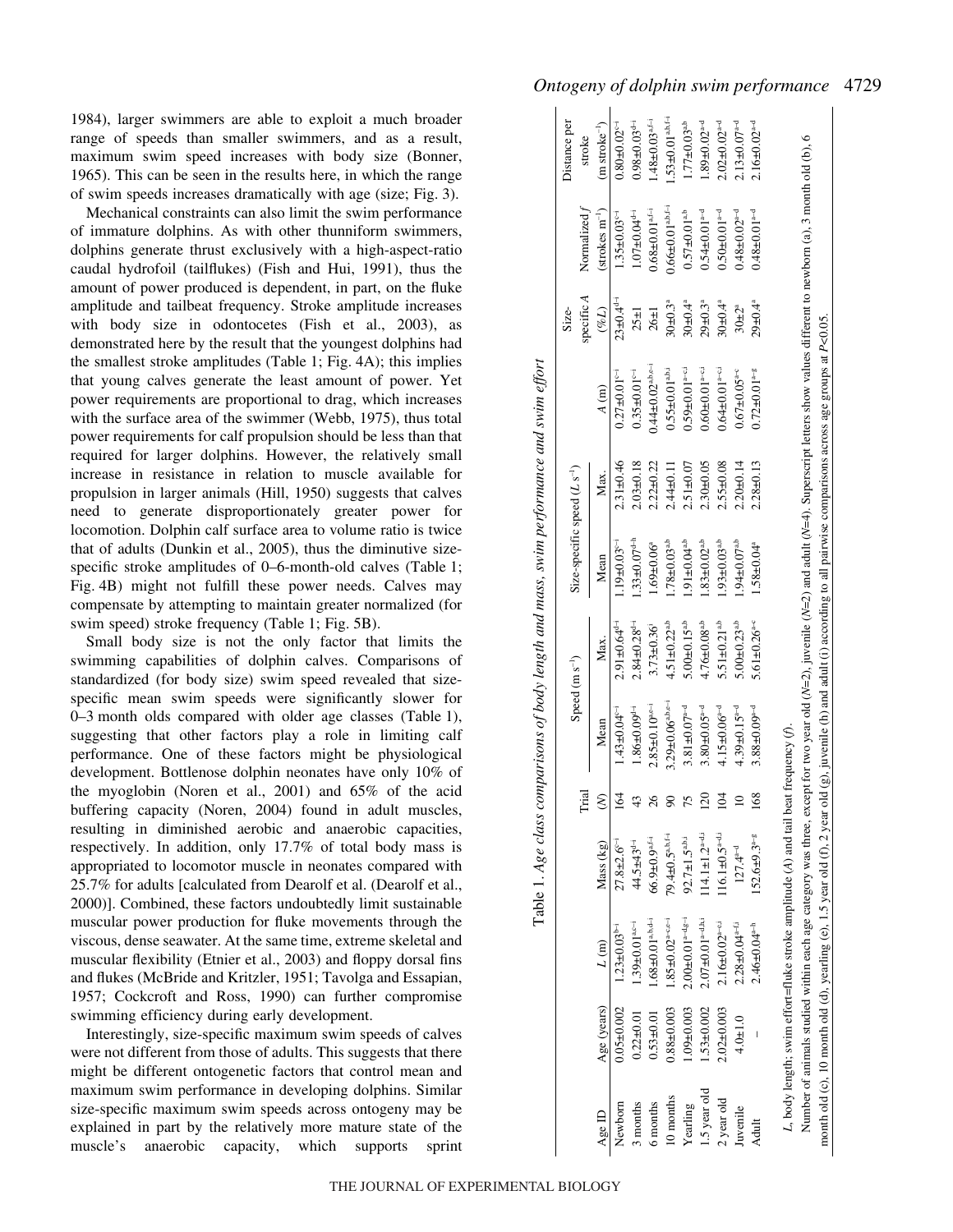# 4730 S. R. Noren, G. Biedenbach and E. F. Edwards

performance (Noren, 2004). Nonetheless, the effect of physiological maturation on improving exercise performance is apparent by six months post-partum, when attainment of adult muscular anaerobic capacity (Noren, 2004) and improvements in blood oxygen reserves (Noren et al., 2002) correspond to the attainment of size-specific mean swim speeds similar to adult levels (Table 1). Ultimately, mean swim speed and distance covered per stroke approach adult levels by one year postpartum, when calves have attained more than half of adult aerobic muscular capacity (Noren et al., 2001) and achieved 81% of adult female body length (Table 1).

Observed swimming behaviors of young dolphins during the first year post-partum correspond to the developmental patterns shown here for swim performance. The predominance of echelon (calf positioned by mother's mid-lateral flank) and infant (calf positioned underneath mother's peduncle) position during the first year post-partum has been suggested to have an adaptive significance that contributes to infant survival (Gubbins et al., 1999). Echelon position theoretically reduces the cost of transport for neonates as they are carried by the pressure wave created by their mother's larger body (Weihs, 2004), hypothetically permitting neonates to maintain group speed with reduced tailbeat frequency (Norris and Prescott, 1961). For dolphin calves, observations of echelon position decreased from 67% to 23% during the first year of life (Gubbins et al., 1999), suggesting that echelon mitigates performance limitations of calves at birth and decreases in frequency as swim performance improves. As calves grow and begin to approximate their mother's body size, they become too large to fully benefit from an echelon swimming position (Weihs, 2004). Although older calves remain close to their mothers they are rarely in echelon (Mann, 1997), and it is at this stage that infant position becomes more prevalent, as the occurrence of calves in this position has been observed to increase from 7% to 38% over the first year of life (Gubbins et al., 1999).

In summary, the investigation of locomotor performance throughout ontogeny is generally underrepresented in the literature (Carrier, 1996), and this is particularly true for marine mammals. We present the first empirical examination of cetacean calf swim performance. The results indicate that small body size and underdeveloped physiology act synergistically to limit dolphin calf swim performance throughout the first year of life. Limited swim performance provides a plausible explanation for the predominance of specialized swimming behaviors observed for calves during early development. Similar to dolphin calves, the young of other species are also handicapped by small body size, rapidly growing tissues and naïveté, and must still maneuver within their environment to forage and avoid predators (Carrier, 1996). Thus, the ontogeny of locomotor performance should prove to be an interesting area of exploration in the future.

This project was supported by the Protected Resources Division at the Southwest Fisheries Science Center (SWFSC), National Marine Fisheries Service, National Oceanographic and Atmospheric Administration. S.R.N. was supported by a National Research Council Resident Research Associateship while at SWFSC. Data collection procedures were noninvasive and were approved by the host location, Dolphin Quest. We are indebted to Dolphin Quest for providing animals and additional funding for the study. We thank the staff at Dolphin Quest Hawaii (particularly S. Burton and C. Buczyna), the Hilton at Waikoloa Village and S. Reilly at SWFSC for supporting this project. We thank J. Redfern at SWFSC for providing assistance with data management and T. Williams at the University of California Santa Cruz for the use of her Peak Performance system. We thank two anonymous reviewers for their comments that improved this manuscript.

#### **References**

- **Bainbridge, R.** (1958). The speed of swimming of fish as related to size and to the frequency and amplitude of the tail beat. *J. Exp. Biol.* **35**, 109-133.
- **Beamish, F. W. H.** (1978). Swimming capacity. In *Fish Physiology*. Vol. VIII (ed. W. S. Hoar and D. J. Randall), pp. 101-187. New York: Academic Press.
- **Bonner, J. T.** (1965). *Size and Cycle: An Essay on the Structure of Biology*. Princeton: Princeton University Press.
- **Carrier, D. R.** (1996). Ontogenetic limits on locomotor performance. *Physiol. Zool*. **69**, 467-488.
- **Cockcroft, V. G. and Ross, G. J. B.** (1990). Observations on the early development of a captive bottlenose dolphin calf. In *The Bottlenose Dolphin* (ed. S. Leatherwood and R. R. Reeves), pp. 401-478. San Diego: Academic Press.
- **Dearolf, J. L., McLellan, W. A., Dillaman, R. M., Frierson, D., Jr and** Pabst, D. A. (2000). Precocial development of axial locomotor muscle in bottlenose dolphins (*Tursiops truncatus*). *J. Morphol*. **244**, 203-215.
- **Domenici, P.** (2001). The scaling of locomotor performance in predator-prey encounters: from fish to killer whales. *Comp. Biochem. Physiol.* **131A**, 169- 182.
- **Domenici, P. and Blake, R. W.** (1993). The effect of size on the kinematics and performance of angelfish (*Pterophyllum eimekei*) escape responses. *J. Can. Zool.* **71**, 2319-2326.
- **Dunkin, R. C., McLellan, W. A., Blum, J. E. and Pabst, D. A.** (2005). The ontogenetic changes in the thermal properties of blubber from Atlantic bottlenose dolphins *Tursiops truncatus*. *J. Exp. Biol.* **203**, 1469-1480.
- **Etnier, S. A., Dearolf, J. L., McLellan, W. A. and Pabst, D. A.** (2003). Postural role of lateral axial muscles in developing bottlenose dolphins (*Tursiops truncatus*). *Proc. R. Soc. Lond. B* **271**, 909-918.
- Fish, F. E. (1993). Power output and propulsive efficiency of swimming bottlenose dolphins (*Tursiops truncatus*). *J. Exp. Biol.* **185**, 179-193.
- **Fish, F. E.** (1998). Comparative kinematics and hydrodynamics of odontocete cetaceans: morphological and ecological correlates with swimming performance. *J. Exp. Biol.* **201**, 2867-2877.
- **Fish, F. E. and Hui, C. A.** (1991). Dolphin swimming a review. *Mamm. Rev.* **21**, 181-195.
- **Fish, F. E. and Rohr, J. J.** (1999). Review of dolphin hydrodynamics and swimming performance. (*Space and Naval Warfare Systems Command Technical Report 1801*). San Diego. http://www.spawar.navy.mil/sti/ publications/pubs/tr/1801/tr1801.pdf.
- **Fish, F. E., Peacock, J. E. and Rohr, J. J.** (2003). Stabilization mechanism in swimming odontocete cetaceans by phased movements. *Mar. Mamm. Sci*. **19**, 515-528.
- **Fuiman, L. A. and Webb, P. W.** (1988). Ontogeny of routine swimming activity and performance in zebra danios (*Teleostei: Cyprinidae*). *Anim. Behav.* **36**, 50-261.
- **Gubbins, C., McCowan, B., Lynn, S. K., Hooper, S. and Reiss, D.** (1999). Mother-infant spatial relations in captive bottlenose dolphins, *Tursiops truncatus. Mar. Mamm. Sci.* **15**, 751-765.
- **Hale, M.** (1999). Locomotor mechanics during early life history: effects of size and ontogeny on fast-start performance of salmonid fishes. *J. Exp. Biol.* **202**, 1465-1479.
- **Herrel, A. and Gibb, A. C.** (2005). Ontogeny of performance in vertebrates. *Physiol. Biochem. Zool.* **79**, 1-6.